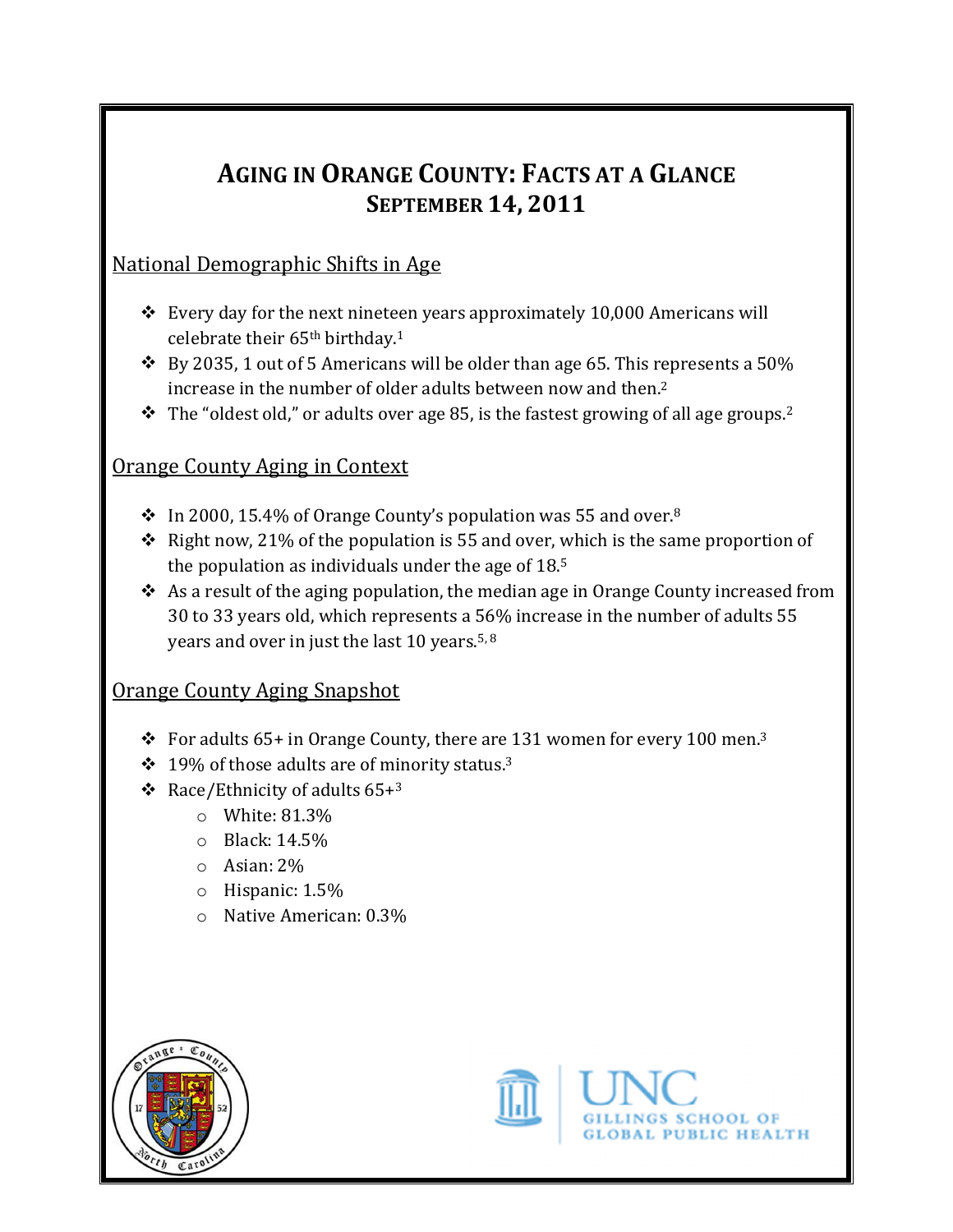#### Orange County Aging Snapshot

- $\div$  Housing of adults 65+4
	- o Family Households: 67.2%
	- o Nonfamily Households: 30.1%
	- o Institutionalized Group Quarters: 2.3%
	- o Noninstitutionalized Group Quarters: 0.4%
- $\div$  Over 6% of all households are individuals 65+ living alone.<sup>5</sup>
- $\div$  6.4% of adults 65+ are living below poverty level.<sup>6</sup>

#### Economic Cost of Caregiving

- $\cdot$  Nationwide, about 19% percent of Americans provide daily assistance for an older adult.<sup>9</sup>
- $\cdot \cdot$  The estimated economic value of caregivers' unpaid contributions was approximately \$450 billion in 2009, up from an estimated \$375 billion in 2007.<sup>10</sup>
- Caregivers spend 19 hours per week, on average, providing unpaid care to a loved one over age 50. About  $1/4$  of caregivers spend 21 to over 40 hours per week.<sup>9</sup>
- $\div$  74% of caregivers for adults over 50 are also balancing careers.<sup>9</sup>
	- $\circ$  Among them, 2/3 have gone in late, left early, or taken time off during the day to deal with caregiving issues.
	- o Furthermore, 37% reported they had quit their job or reduced work hours as a result of caregiving responsibilities.

## Emotional Cost of Caregiving

- $\div$  65% of caregivers report increased anxiety and stress.<sup>11</sup>
- $\cdot$  37% feel hopeless or depressed as a result of caregiving.<sup>11</sup>
- \* Around 42% of caregivers in America are over 50 years old and the stress of caregiving can compound already present health issues of an aging population.<sup>11</sup>





**PUBLIC HEALTH**